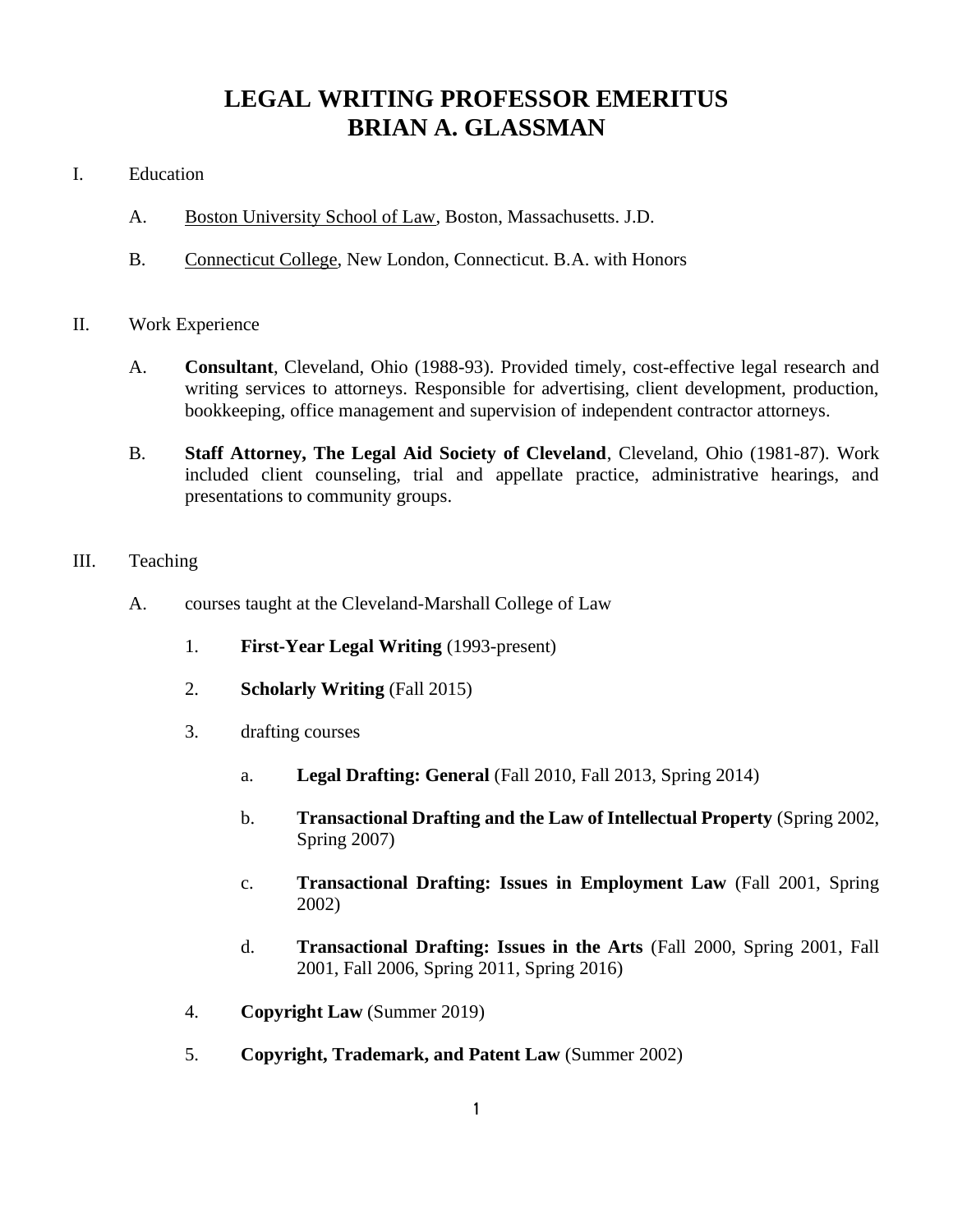- 6. **Law and the Arts** (Summer 2001, Summer 2005, Summer 2007, Summer 2008, Summer 2009, Summer 2010, Summer 2011, Summer 2020)
- 7. **Summer Externship Program**, Faculty Supervisor (2005)
- 8. **Independent Legal Research**, including advising students on their articles for Journal of Law/Health and Law Review (1993-present)
- 9. **First-Year Legal Writing** (1990-91) (adjunct)
- B. courses taught at Case Western Reserve University School of Law
	- 1. **Law and the Visual Arts** (Spring 2004)

## IV. Scholarship

- A. Environmental Protection Meets Voter Protection: the 2020 General Election, series of five articles published by Georgia Conservation Voters (2020).
- B. Presentation at the Rocky Mountain Legal Writing Conference, Las Vegas, Nevada (2019). "Dancing in the Dark: Advocating for Legal Writing Faculty with Law School and University Administrations" (conceived idea for presentation; organized nationally recognized panel; presented)
- C. Presentation at the Rocky Mountain Legal Writing Conference, Denver, Colorado (2018). "Writing for Our (Professional) Lives: The Rhetoric of Internal Advocacy Documents and Their Role in Law School Politics, Status, and Power" (conceived idea for presentation; organized nationally recognized panel; moderated; presented)
- D. Presentation at the Southeast Regional Legal Writing Conference, Gulfport, Florida (2017). "You Are the Yardstick: Using Time and Task Management Principles to Ensure Fairness in Assessment"
- E. Presentation at the Rocky Mountain Legal Writing Conference, Tucson, Arizona (2016). "HOW Many Papers Do I Have? Using Time and Task Management Principles to Ensure Grading Fairness"
- F. In the Mind's Eye: Visual Lessons for Law Students, 23 Perspectives: Teaching Legal Res. & Writing 25 (2014).
- G. Presentation at Legal Writing Institute One-Day Workshop, Akron, Ohio (2012). "From Art School to Law School: Visual Lessons for Legal Writing Students"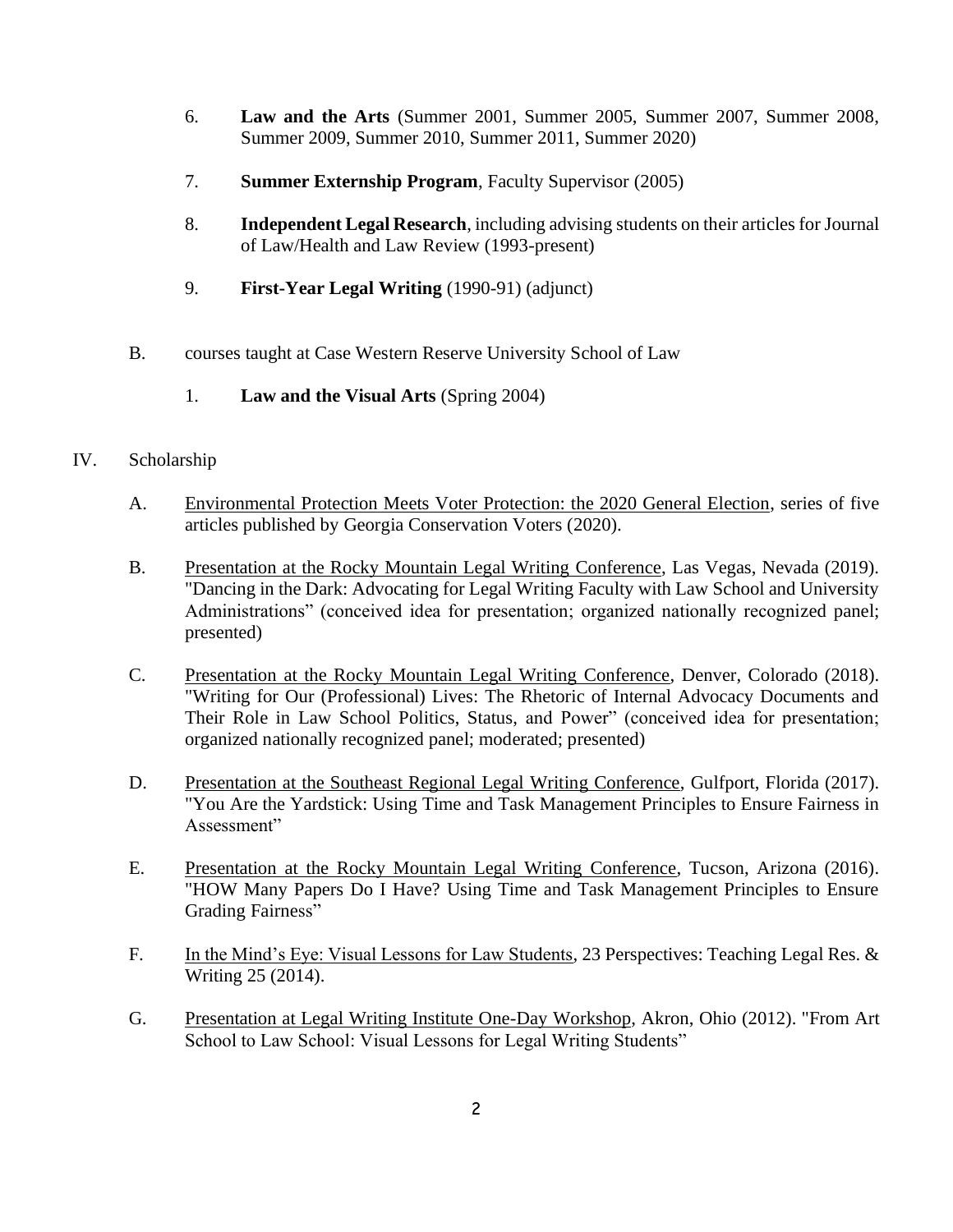- H. Presentation at the Rocky Mountain Legal Writing Conference, Tempe, Arizona (2012). "From Art School to Law School: Lessons for Visual Learners"
- I. Presentation at the Association of American Law Schools Annual Meeting, New Orleans, Louisiana (2010). "Law Schools' Management of Their Art Collections, or 'So You Didn't Think You Were Running an Art Museum?'"
- J. Art Law Negotiation Problem, National Round, A.B.A. Law Student Division Negotiation Competition (2004).
- K. I Didn't Take the Road Less Traveled, and What a Long, Strange Trip It's Been, 53 J. Legal Educ. 295 (2003).
- L. Presentation at the Legal Writing Institute Conference, Knoxville, Tennessee (2002). "Many Birds, One Stone: How to Teach the Doctrinal Law You Love AND Advance Your Teaching Career" (co-presenter)
- M. Presentation at the Legal Writing Institute Conference, Seattle, Washington (1996). "Innovative Teaching Methods" (co-presenter)
- V. Service/Outreach
	- A. Cleveland-Marshall College of Law
		- 1. **Member, Art Committee** (2000-20). The Committee's duties include overseeing the Law School's acquisition, installation, maintenance, repair, relocation, removal, and deaccession of works of art.
			- a. drafted Art Committee's "Statement of Purpose; Procedures; and Standards"
		- 2. **Chair, Awards Committee** (2014-15). Directly responsible for and/or had supervisory responsibility for all aspects of the Committee's work and the annual Awards Ceremony. Responsibilities included: identifying awards to be given; ensuring availability of funds and other materials (books, certificates) for awards; confirming award recipients; chairing Committee meetings to determine recipients of writing awards; working with Alumni Association to integrate its awards into the regular Awards Ceremony; overseeing creation and distribution of Awards Ceremony program and announcements about the event; identifying award presenters; and serving as host of Awards Ceremony.
		- 3. **Grievance Officer, AAUP-LS** (2019-20).
		- 4. **Team Leader, AAUP-LS Negotiation Team** (2017-18). The Negotiation Team negotiated with its Administration counterpart to reach a collective bargaining agreement.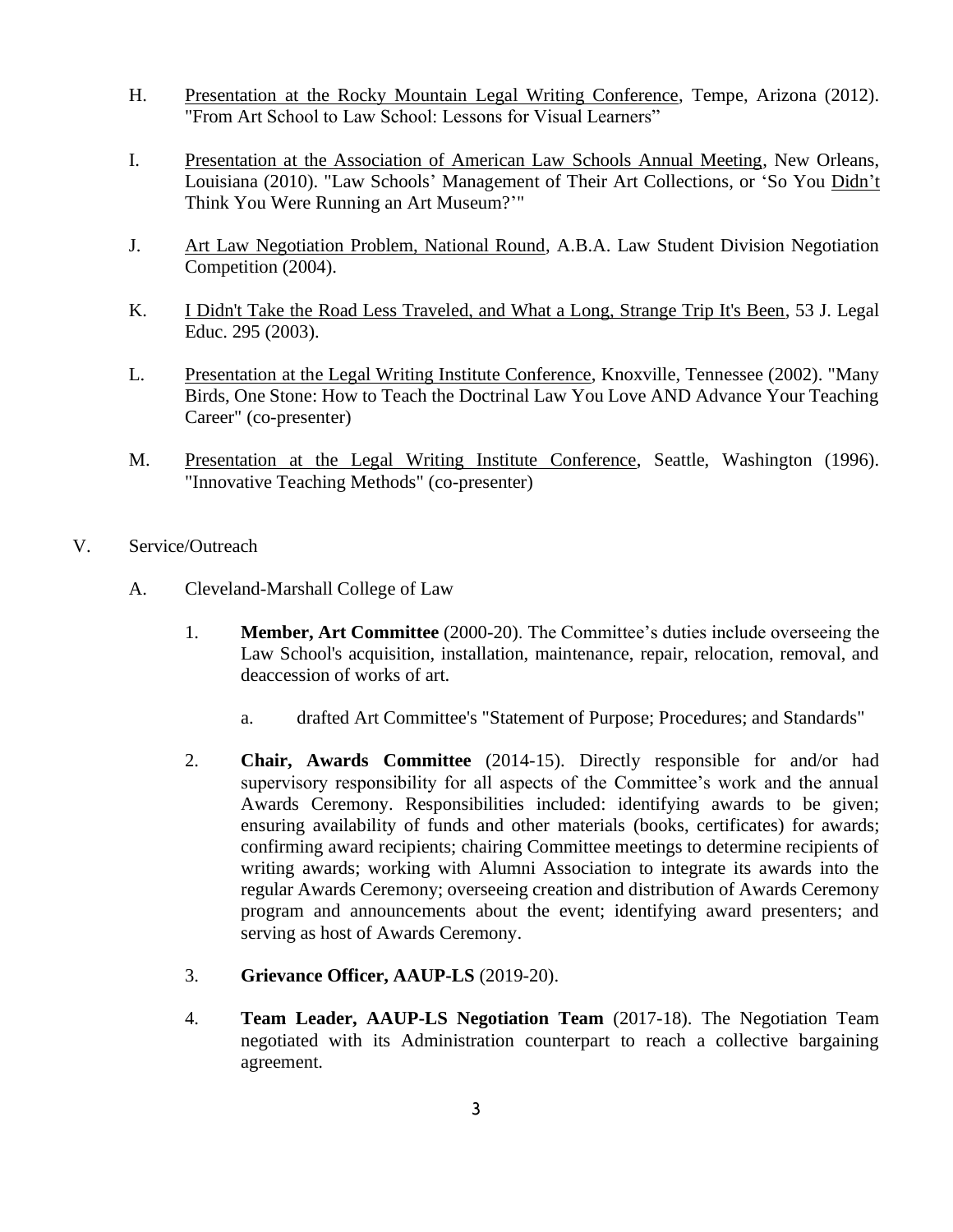- 5. **Member, AAUP-LS Bargaining Council** (2014-18). The Bargaining Council assisted the Negotiation Team in preparing for negotiations with the Administration.
- 6. **Member, AAUP-LS Negotiation Team** (2014-16). The Negotiation Team negotiated with its Administration counterpart to reach a collective bargaining agreement.
- 7. **Member, Intellectual Property Law Advisory Council** (2018-present).
- 8. **Member, Diversity Council** (2018-present).
- 9. **Faculty Mentor, Bar Advising/Counseling Program** (2016-present).
- 10. **Member, Personnel Action Special Subcommittee** (2015-16).
- 11. **Member, Awards Committee** (2013-14).
- 12. **Member, Academic Standards Committee** (2011-13, 2016-18).
- 13. **Member, Admissions Committee** (2012-13).
- 14. **Member, Honor Council Committee** (2009-11).
- 15. **Member, Teaching Committee** (2008-09, 2016-17, 2018-present).
- 16. **Member, Building Committee** (1994-2008).
- 17. **Member, Legal Writing Ad Hoc Committee** (2007-08).
- 18. **Member, Legal Writing Hiring Committee** (2000).
- 19. **Member, Samuel H. and Maria Miller Pro Bono Fellowships Committee** (1999).
- 20. Co-Presenter, Dean's Community Conversation Series (2020). "Racial Discrimination in Voting." Also conceived of topic for this event.
- 21. Co-Presenter, Dean's Virtual Town Hall Series (2020). "How Did We Get Here? Coronavirus, Elections, and the 2020 Census"
- 22. Co-Presenter, Impeachment Discussion Series (2020).
- 23. Co-Presenter, Supreme Court Review (2019). "Department of Commerce v. New York (2019)"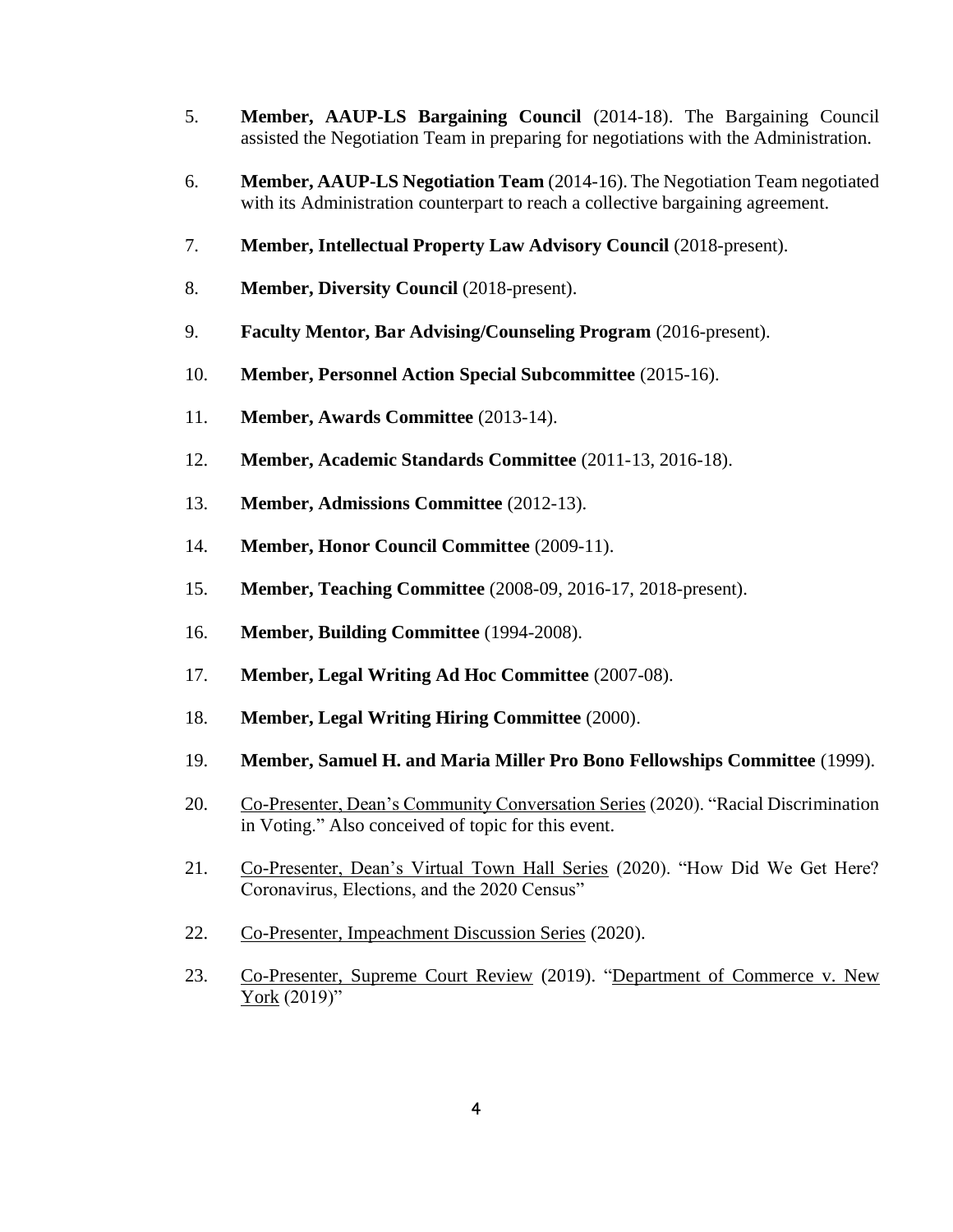- 24. Conference at the Cleveland-Marshall College of Law (2019). "Election Integrity in a Time of Political Polarization: Gerrymandering, Redistricting Commissions, and the 2020 Census Citizenship Question"
	- a. conceived idea for conference
	- b. wrote materials (conference description, panel summaries, etc.)
	- c. coordinated conference (all phases of planning), including
		- (1) identifying/selecting speakers
		- (2) advertising
		- (3) preparing budget
		- (4) fundraising
		- (5) managing conference within budget
	- d. moderated one of the three panel discussions and interviewed special guest
- 25. Joint Presentation to Cleveland-Marshall College of Law Faculty (2017). "Educational Fair Use Under the Copyright Act"
- 26. Panel Discussion for Cleveland-Marshall College of Law First-Year Students (2015) (host and moderator). "A Survival Guide to Your First Set of Law School Final Exams"
- 27. Panel Discussion for Cleveland-Marshall College of Law Scholarly Writing Students (2015) (host and moderator). "Excelling in the Field of Scholarly Writing"
- 28. Panel Discussion for Cleveland-Marshall College of Law Scholarly Writing Students (2015) (host and moderator). "Getting the Most Out of Your Law Journal and Scholarly Writing Experience"
- 29. Panel Discussion for Cleveland-Marshall College of Law First-Year Students (2015) (host and moderator). "How to Spend Your Summer 'Vacation'"
- 30. Presentation to Jewish Law Students Association (2014). "Holocaust Art: Its History, Challenges, and Successes"
- 31. Panel Discussion for the Cleveland-Marshall College of Law Community (2014) (host and moderator). "Practice and Professionalism: Legal Writing, Ethics, and Service"
- 32. Presentation to Entertainment and Sports Law Association (2014) (co-presenter). "Copyright, Fair Use, and Parody: A 'Pretty Woman,' 20 Years Later"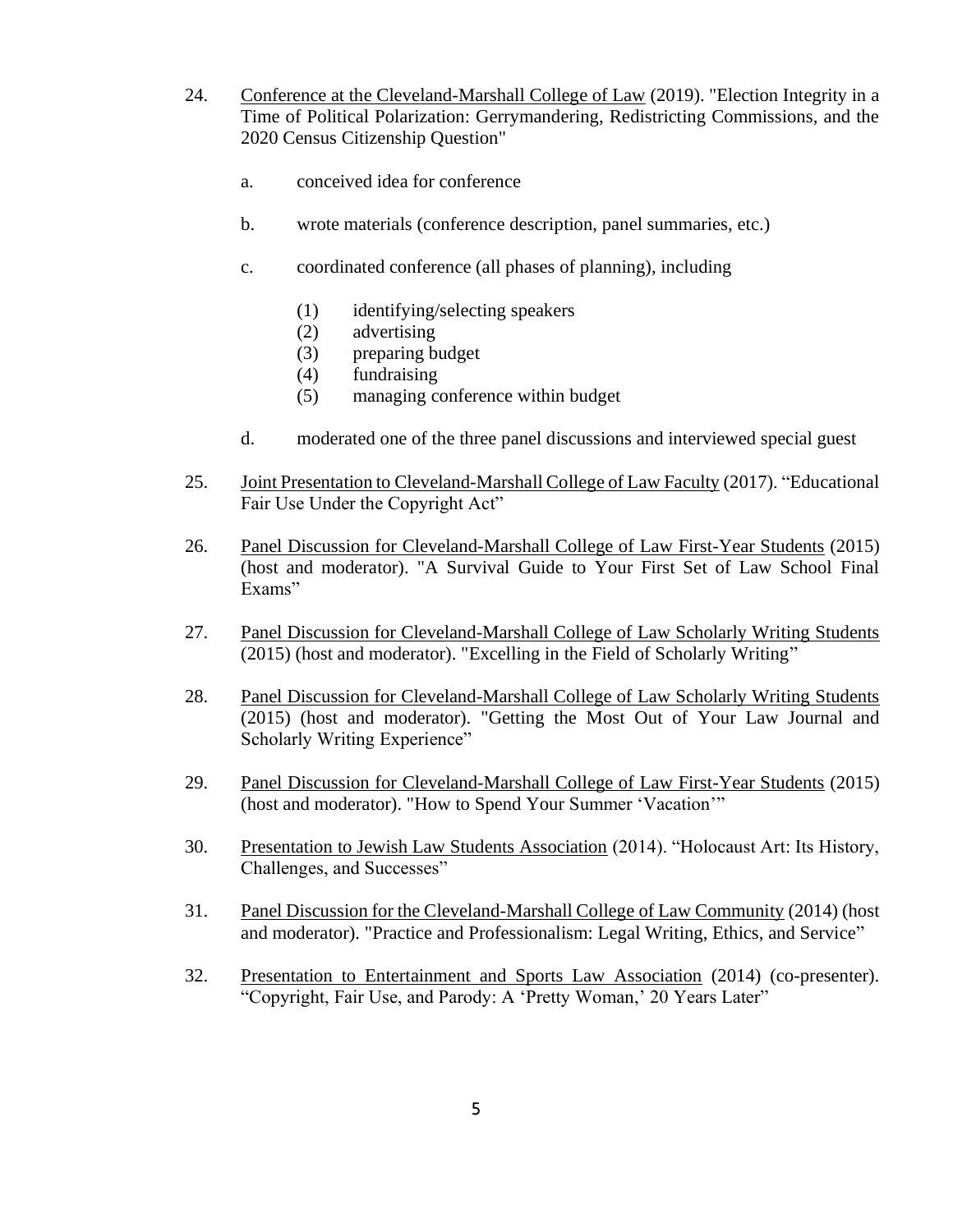- 33. Panel Discussion for the Cleveland-Marshall College of Law Community (2013) (host and moderator). "Professionalism and the Importance of Good Legal Writing in Practice"
- 34. Conference at the Cleveland-Marshall College of Law and the Maxine Goodman Levin College of Urban Affairs (2003). "Merging an Artistic and Civic Vision: Law, the Arts, and Urban Planning"
	- a. conceived idea for conference
	- b. wrote materials (conference description, etc.)
	- c. co-coordinated conference (all phases of planning), including
		- (1) identifying/selecting speakers
		- (2) editing of advertising
		- (3) preparing budget
		- (4) fundraising
		- (5) managing conference within budget
	- d. moderated one of the six panel discussions
- 35. **Judge, Practice Rounds, Andrews Kurth Moot Court Competition Team** (2011).
- 36. **Judge, Preliminary Rounds, Jessup International Law Moot Court Competition** (2007).
- 37. Quoted in article appearing in The Gavel (2004). "Music Industry Grabs for Tech-Crazed Lifeline"
- 38. **Judge, Practice Rounds, Pepperdine Moot Court Competition Team** (2004).
- 39. **Judge, Practice Rounds, Cardozo Moot Court Competition Team** (2002, 2003).
- B. Cleveland State University
	- 1. **Member, University Art Committee** (2008-14). The Committee directs the enhancement of Cleveland State University's artistic and cultural environment. Its duties include the selection and placement of works of art on permanent public display on campus.
	- 2. **Member, Master Planning Committee Focus Group** (Spring 2014).
	- 3. **Member, Percent for Art Committee** (2003-07). The Committee, working with a budget of over \$300,000, was responsible for acquiring works of art to be installed and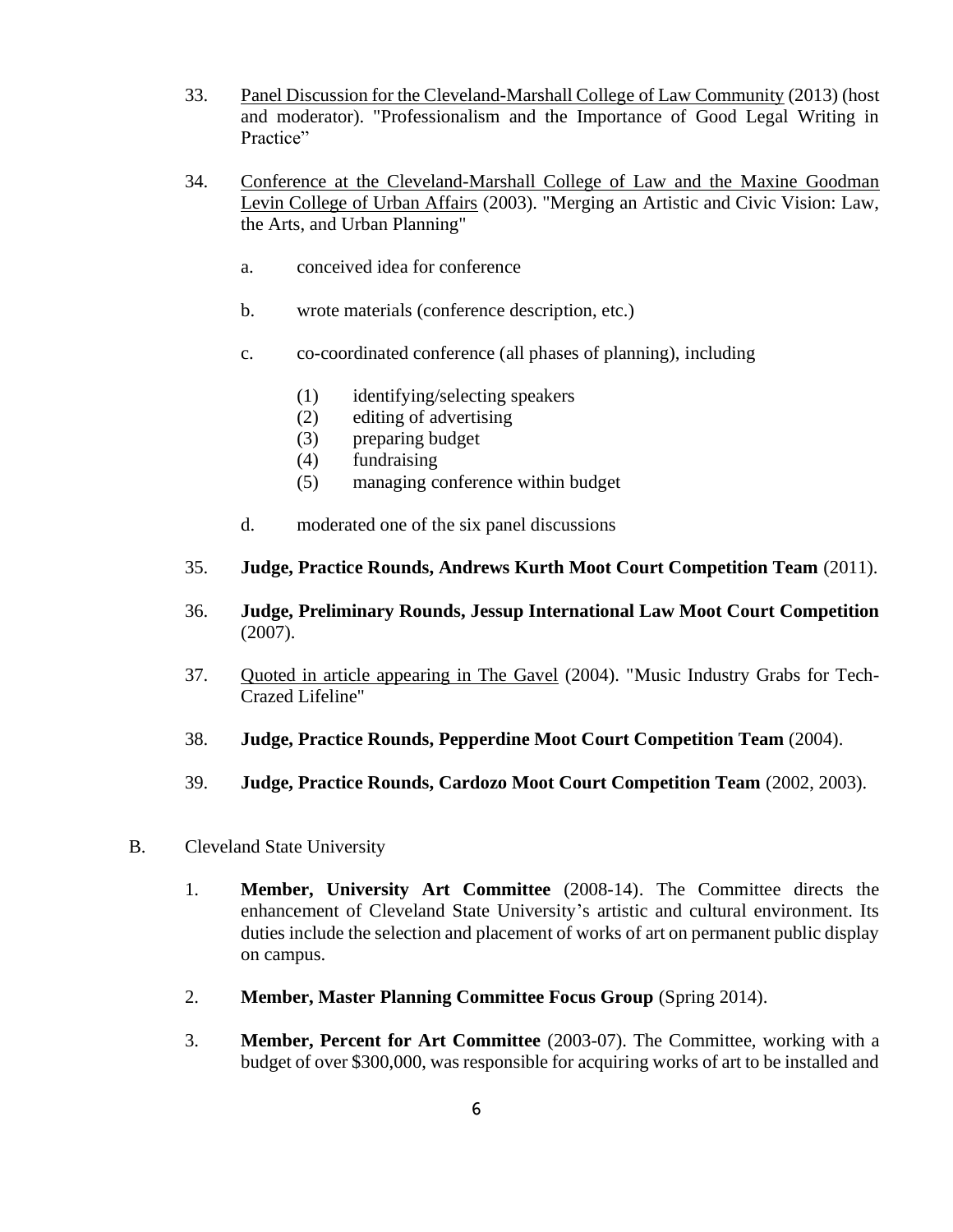displayed at the west end of the CSU campus. Tasks included selecting sites, artists, and the works of art themselves.

- 4. Presentation at Cleveland State University Art Gallery (2016). "Chasing Vermeer's Shadow: A Story of Art Forgery in World War II"
- 5. Presentation at Cleveland State University Art Department (2015). "International Law and Museum Practices Governing the Movement of Art in Peacetime: A Case Study"
- 6. Presentation at Cleveland State University Art Department (2012). "International Law and Museum Practices Governing the Movement of Art in Peacetime: A Case Study"
- 7. Presentation at Cleveland State University Art Department (2010). "International Law and Museum Practices Governing the Movement of Art in Peacetime"
- 8. Presentation at Cleveland State University Art Department (2007). "Museum Policies and Practices: Current Issues"
- 9. Faculty Speaker Series Presentation at the Cleveland-Marshall College of Law (2005). "Art in Peacetime, Art in Wartime: Who Owns 'Stolen' Art?" (co-presenter)
- 10. Presentation at Cleveland State University Music Department (2004). "Law and the Music Business"
- 11. Presentation at Cleveland State University Art Department (2003). "Museum Law and Practices"
- 12. Exhibition at Cleveland State University Art Gallery (2003). "Brian Glassman: A Twenty-Year Retrospective"
- 13. Presentation at Cleveland State University Art Department (2002). "Copyright and Contract Law Basics for Artists"
- 14. Presentation to Cleveland State University Art Students (2001). "Contracts, Consignment Law, and Artists' Muscle in the Marketplace"
- C. community (legal)
	- 1. **Art Liaison, Cleveland-Marshall College of Law** (2000-present). Responsible for promoting and creating art-related exchanges between the Law School and 1) other parts of Cleveland State University, 2) the local art community.
	- 2. Presentation at Case Western Reserve University, Cleveland, Ohio (2014). "Copyright, Appropriation Art, and Fair Use"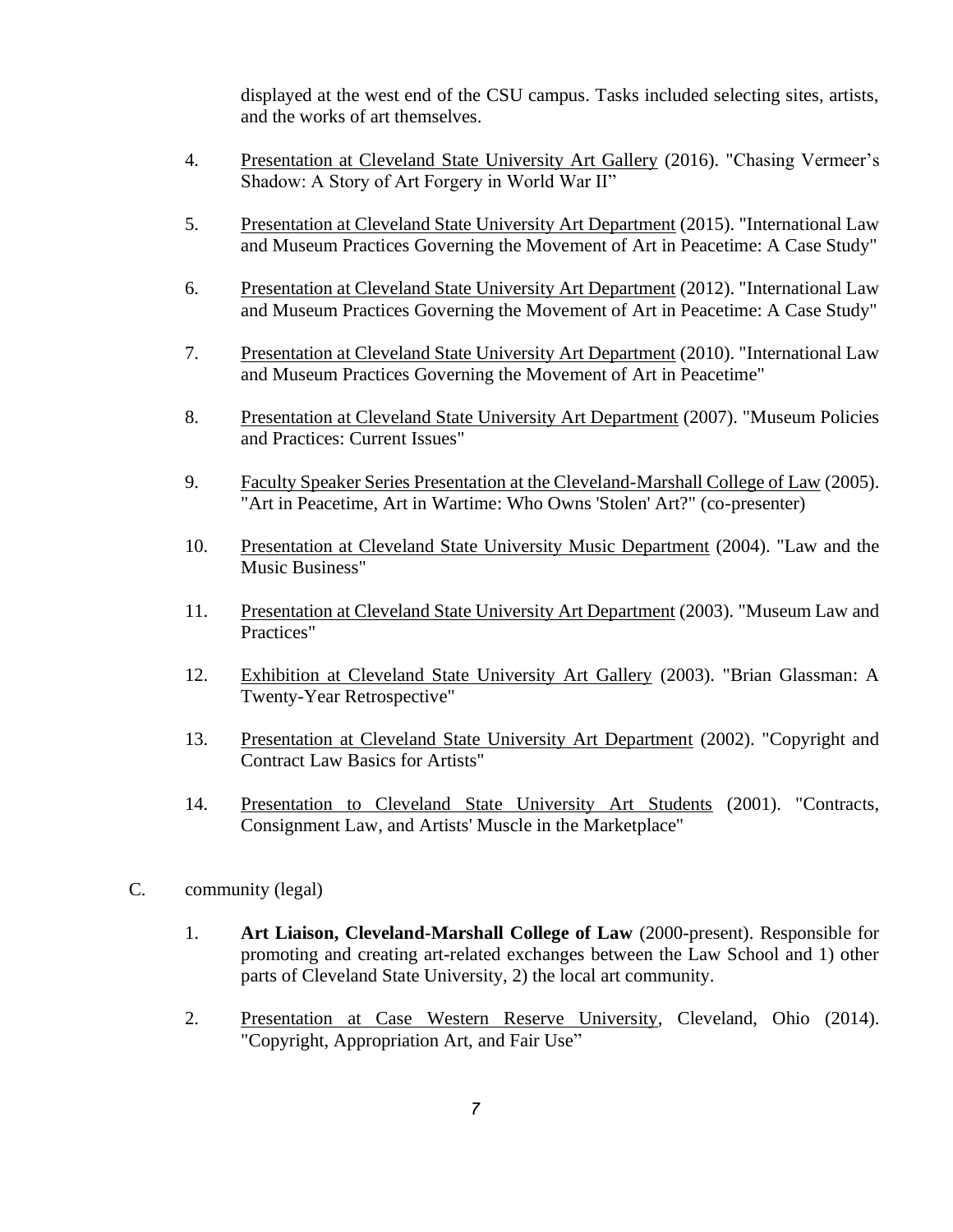- 3. Presentation at Case Western Reserve University, Cleveland, Ohio (2012). "Copyright, Appropriation Art, and Fair Use"
- 4. Presentation at the Maltz Museum of Jewish Heritage, Beachwood, Ohio (2010). "Reclaiming Holocaust Art: Past, Present, and Future"
	- a. conceived idea for panel presentation
	- b. wrote materials (description of event, etc.)
	- c. responsible for all phases of planning, including
		- (1) selecting location
		- (2) identifying/selecting speakers
		- (3) fundraising
		- (4) publicity
	- d. moderated panel presentation
- 5. Presentation at The Cleveland Museum of Art, Cleveland, Ohio (2009). "Protecting the Sculptor, Protecting the Sculpture: Rights and Responsibilities Under State and Federal 'Moral Rights' Laws"
- 6. Presentation at The Artist Archive of the Western Reserve, Cleveland, Ohio (2002). "Artists' Rights Under the Copyright Act and federal Visual Artists Rights Act"
- 7. Presentation at The Sculpture Center, Cleveland, Ohio (2000). "Protecting the Sculptor, Protecting the Sculpture: Rights and Responsibilities Under the Federal Visual Artists Rights Act"
- 8. Quoted in article appearing in The Plain Dealer (2004). "An indecent proposal? Fear of obscenity, fear of censorship slow drive for public arts funding"
- 9. Featured in article appearing in The Plain Dealer (2001). "CSU Lecturer Says Lawyers Need to be Good Writers"
- D. national (legal)
	- 1. **Member, Executive Committee, Association of American Law Schools Section on Art Law** (2009-11).
	- 2. Profiled in article appearing in LWI Lives, an online journal of the Legal Writing Institute (2015).